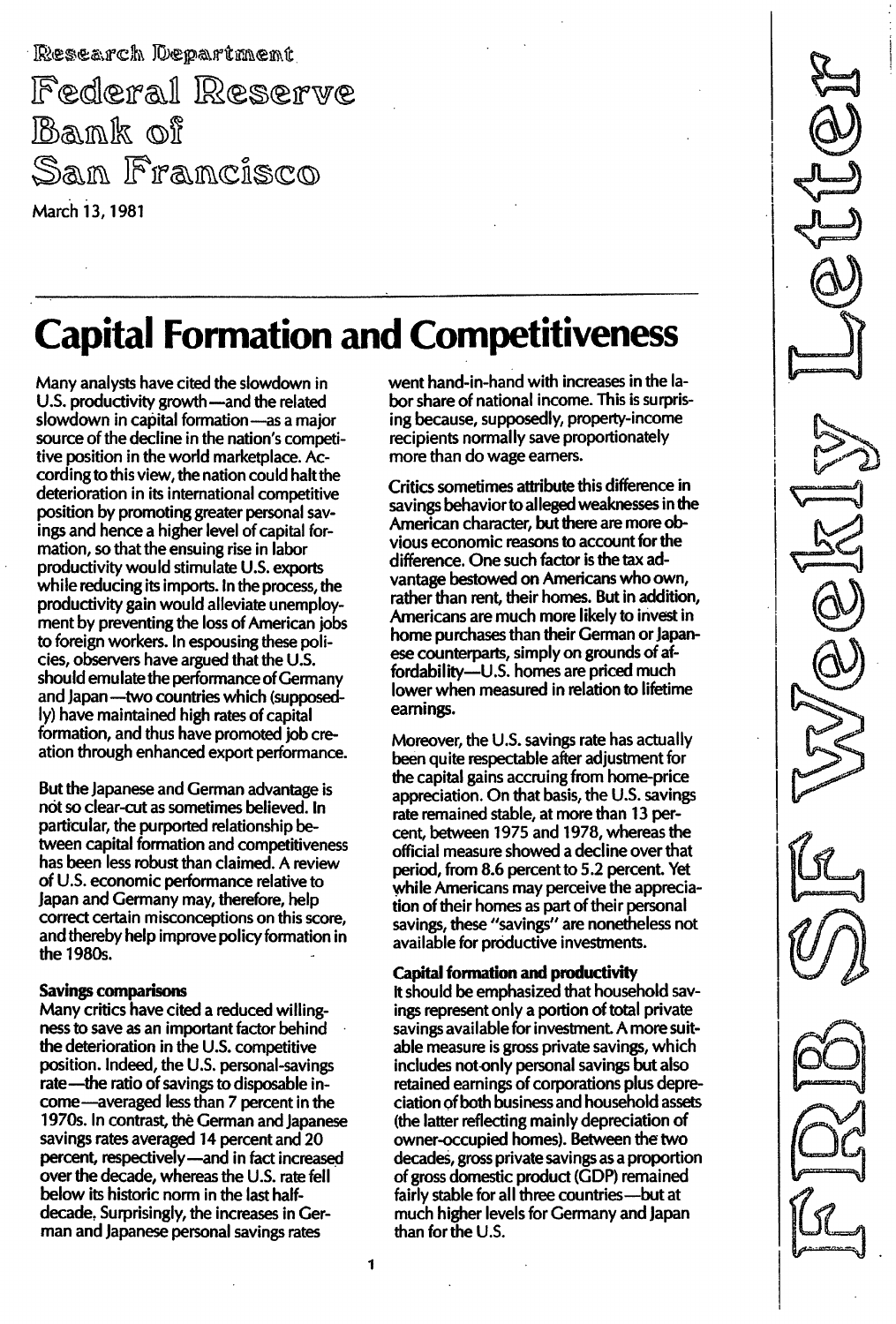Research Department

## Federal Reserve Bank of San Francisco

Opinions expressed in this newsletter do not necessarilv reflect the views of the managenient of the Federal Reserve Bank of San Francisco, nor of the Board of Governors of the Federal Reserve System.

On the basis of these higher reported savings rates, we would expect that Germany and Japan would outperform the U.S. in terms of capital formation and labor productivity. And indeed, in the past decade, the ratio of gross private fixed capital formation to total output averaged 23 percent in Germany and 25 percent in Japan-well above the U.s. ratio of 15 percent. Reflecting this higher level of capital formation, labor productivity increased at average annual rates of 3.4 percent and 4.5 percent in Germany and Japan, respectively-compared with the U.S. average annual rise of 1.1 percent. (In the manufacturing sector, labor productivity registered average annual increases of 5.2 percent in Germany, 7.4 percent in Japan, and 2.4 percent in the U.S.) Nonetheless, the trend growth rate in the capital/labor ratio fell in all three countries, leadingto declines in labor productivity growth. In relative importance, the declines in Germany and Japan stemmed from a bus iness-investment slowdown, whereas the U.S. decline reflected rapid labor-force growth. Between the two decades, the annual average increase in output per worker-hour dropped by 1.0 percentage points in Germany, 5.0 percentage points in Japan, and 0.9 percentage points in the U.S.

The business-investment slowdown in both Germany and Japan reflected a myriad of factors, including an accelerator response of investment to changes in output levels. The diminished growth in economic activity, stemming in part from OPEC price hikes, helped account for the fall-off in investment expenditures in both Germany and Japan during the 1970s. Many would argue, in addition, that enlarged fiscal deficits in all three countries contributed to reduced investment outlays. The ratio of the publicsector borrowing requirement (PSBR) to GNP reached 2.8 percent in Germany, 2.7 percent in the U.S., and more than 9 percent in Japan in the 1970-79 period-considerably above the average of the 1960s in each case. Because of this "crowding out" of private investment, all three countries experienced, in varying degrees, a capital spending slowdown in the 1970s. But there is an alternative argument-fiscal authorities in all three countries simply acted in response to depressed business conditions and slack investment activity during the 1970s. From this perspective, the widening of the publicsector borrowing requirement was a consequence, and not a cause, of reduced investment activity.

#### Productivity and competitiveness

Whatever the source of the declines in private business investment and labor productivity, there is a clear association between the two. The question that now needs to be addressed is whether or notthe lower labor-productivity growth in the U.S., relative to Germany and Japan, has led to reduced international competitiveness. We should note, however, that higher labor-productivity growth and its beneficial effects on competitiveness may be more than offset by higher nominal wage settlements.

In fact, hourly compensation in manufacturing from 1970 to 1979 increased at annual rates of 14.5 percent in Japan and 10.9 percent in Germany, significantly higher than the 8.3 percent recorded in the U.S. over the same period. As a result, labor costs per unit of manufacturing output rose faster in Japan than in either Germany or the U.s., despite the higher productivity growth of Japanese workers (see chart). Any relationship between labor productivity growth and cost competitiveness is almost totally overwhelmed by the more moderate wage demands of American workers compared with their German and Japanese counterparts.

Of course, these cost comparisons implicitly assume that changes in the prices of raw materials are the same across countries. Until recently, the unwillingness of the  $U.S.$  to allow the domestic price of oil to rise to the world-market price would have provided domestic firms a competitive edge. But more importantly, these costs are measured in domestic currency units. The depreciation of the dollar against the Japanese and German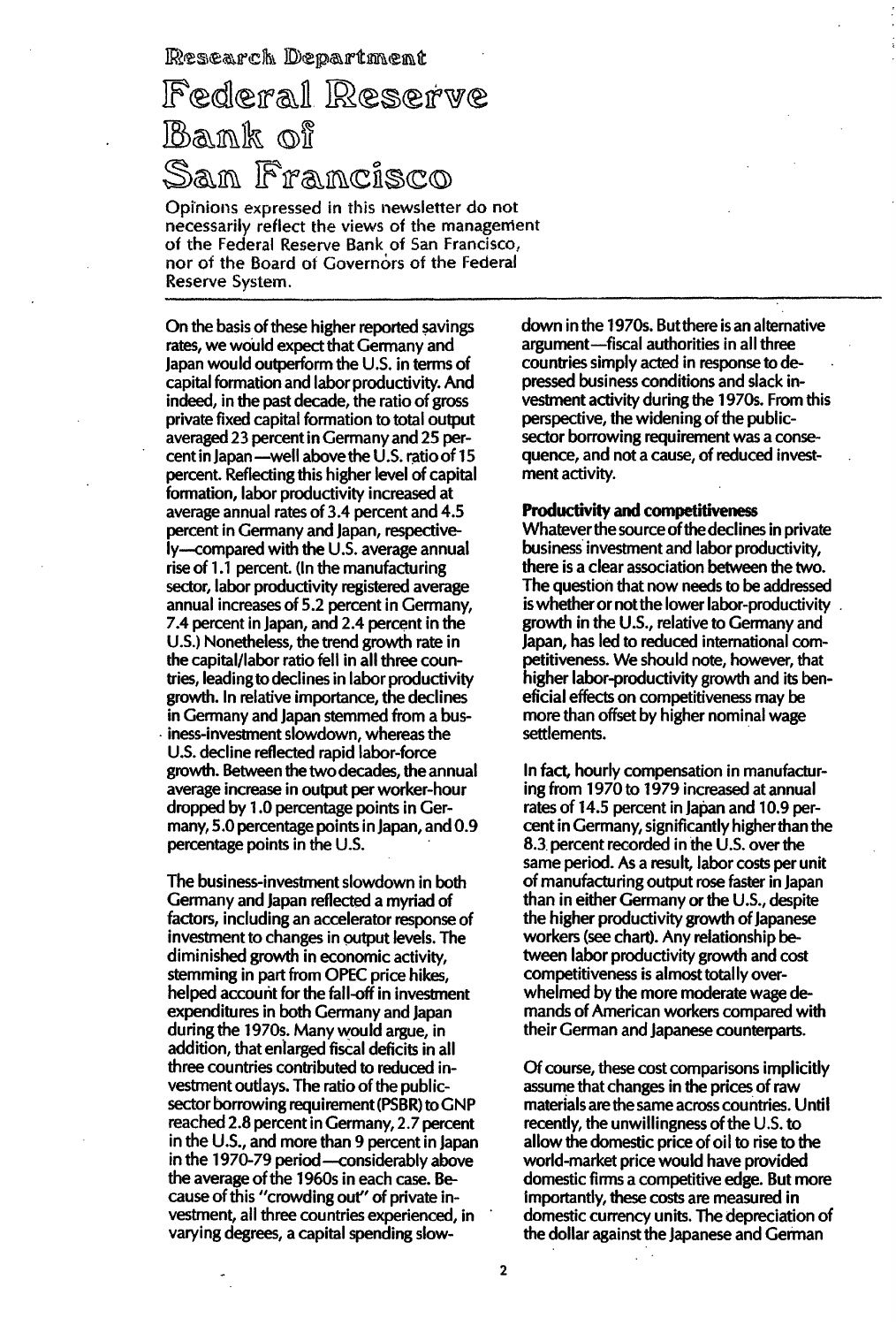currencies during the 1970s should have greatly enhanced the cost competitiveness of American firms in world markets. Between 1970 and 1980, the German mark nearly doubled in value vis-a-vis the dollar, whereas the Japanese yen rose by two-thirds against the American currency, leading to a tripling of German qnd Japanese unit labor costs, measured in U.S. dollars. This compares with a 66-percent rise in U.S. unit labor costs over the same period (see chart).

Consistent with these movements in costs, the price competitiveness of U.S. manufacturers improved during the 1970s, as measured by the ratio of  $U.S.$  to foreign wholesale prices, adjusted for trade-weighted changes in exchange rates. According to this measure, the prices of  $U.S.$  manufactured goods in the 1970s fell by 13 percent against foreigngoods prices denominated in U.S. dollars. Partly as a result, the volume of U.S. manufactured exports rose by 86 percent from 1970 to 1979, while import volume increased by 70 percent. Overthe same period, Japanese import growth roughly matched export growth, while the volume of German

imports rose faster than exports by a difference of 33 percent.

#### Competitive factors

Why, then, is it sometimes maintained that American industries have difficulty meeting the test of foreign competition? Our exportvolume figures indicate that U. S. manufacturing in the aggregate has met the test, despite some well-publicized exceptions to the rule. The popular impression of deteriorating U.S. competitiveness is not supported by the facts. That impression is based either on out-dated information pertainingto a period of an overvalued U.S. dollar, or on partial information pertaining to certain industries and not to others.

These conclusions should not be interpreted as arguments against a policy of promoting incentives for personal savings and capital spending. Indeed, higher productivity growth resulting from greater capital accumulation should certainly lead to increased real wages and, hence, improved living standards for U.S workers.

#### Kenneth Bernauer





3